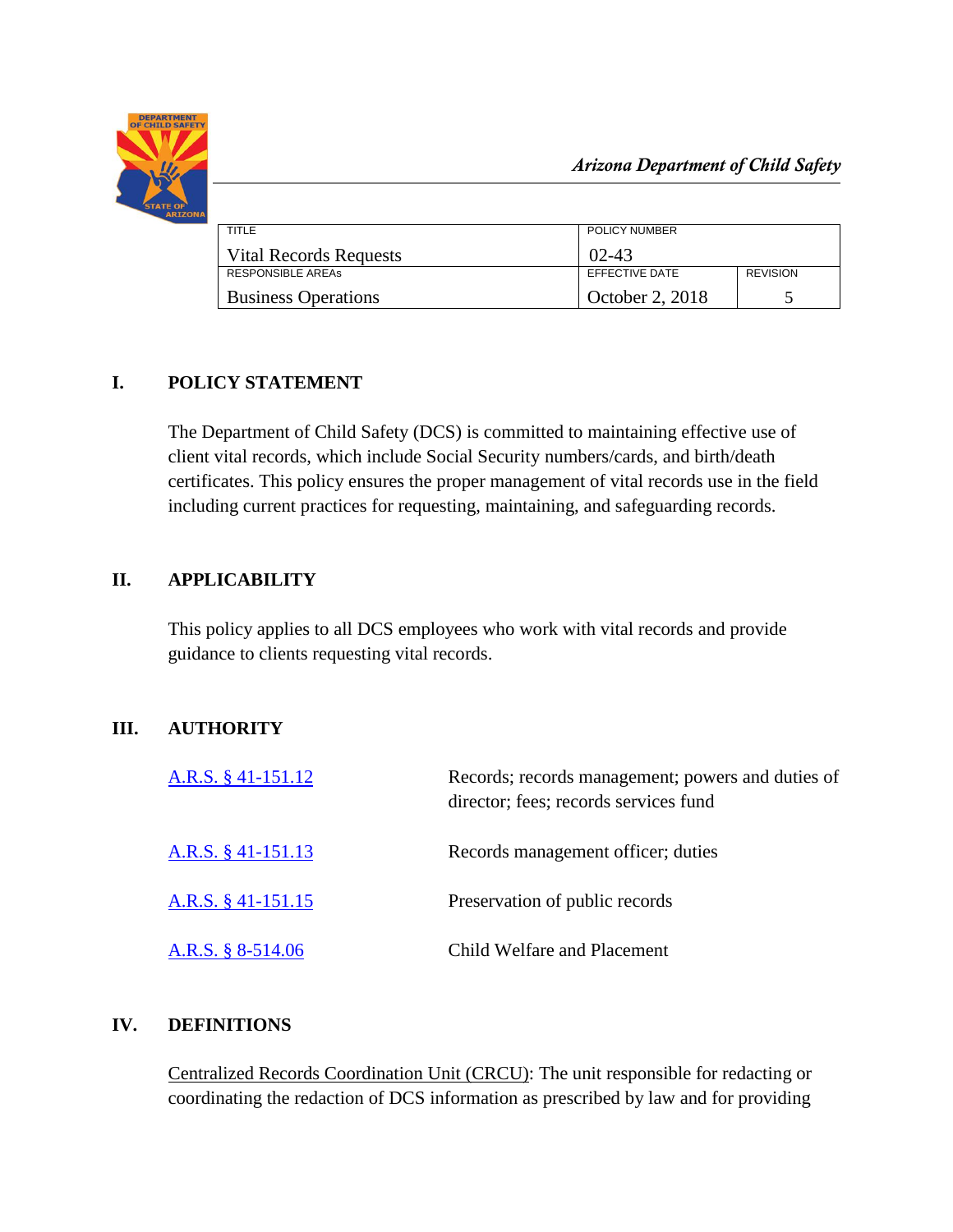redacted records to the individuals who request them in accordance with DCS procedures.

DCS Distribution Center: The centralized facility where DCS records are stored, retrieved, and eventually destroyed.

Department or DCS: The Arizona Department of Child Safety.

DCS Vital Records Team: The unit that processes requests from DCS Staff for birth certificates, death certificates, Social Security number verifications, and Social Security cards. These include in-state, out-of-state, and out-of-country document requests, and involve working with the Arizona Department of Health Services (DHS), the Social Security Administration (SSA), and various other entities within and outside the United States.

Records: All books, paper, e-mails, maps, photographs or other documentary materials, regardless of physical form or characteristics, including prints or copies of such items produced or reproduced on film or electronic media pursuant to A.R.S. § 41-151.16, made or received by any governmental agency in pursuance of law or in connection with the transaction of public business and preserved or appropriate for preservation by the agency or its legitimate successor as evidence of the organization, functions, policies, decisions, procedures, operations, or other activities of the government, or because of the informational and historical value of the data contained therein, and includes records that are made confidential by statute. Library or museum material made or acquired solely for reference or exhibition purposes, extra copies of records preserved only for convenience of reference and stocks of publications or records intended for sale or distribution to interested persons are not included within the definition of records. All records media are included in this definition, from traditional paper forms to electronic types (e.g., e-mail, social media), as well as forms of records not yet invented.

Vital Record: A Social Security card, birth certificate, or death certificate.

#### **V. POLICY**

- A. DCS shall request a birth certificate for a child who is in the custody of the Department and who is placed in out-of-home care within 30 days of the child's placement. Birth certificates will be requested in the following order:
	- 1. from the parent/guardian;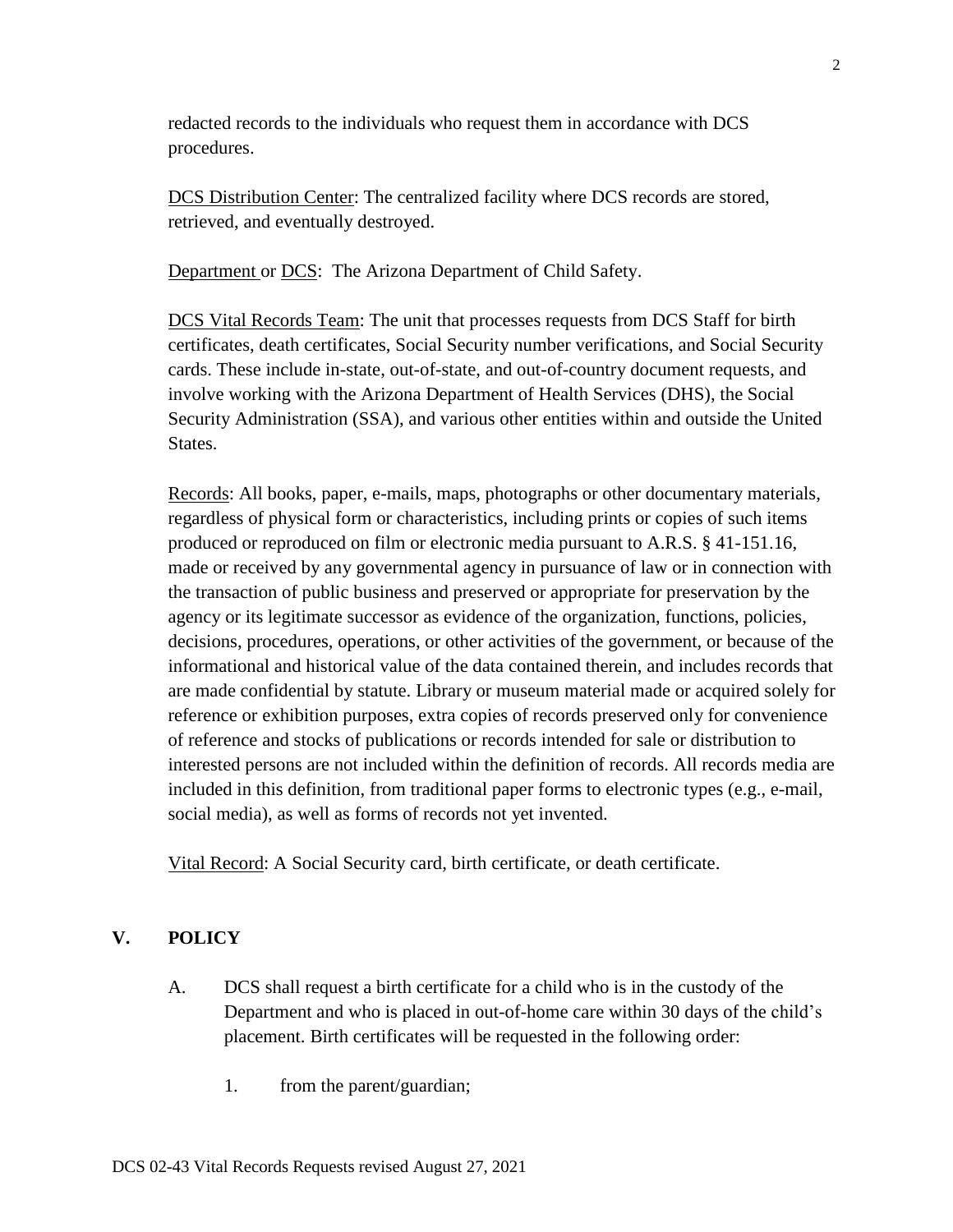- 2. from a previously closed record;
- 3. from the Office of the Attorney General during the process of filing a dependency petition. These records are **for government use only**, shall be printed and filed in the hard copy case record, and **may not be disseminated outside of DCS** for use by any party;
- 4. from the DCS Vital Records Team when a child's place of birth was in Arizona, another state in the United States, or in another country.
- B. DCS will properly maintain all vital records obtained.
	- 1. Records in the possession of DCS may not be altered in any way. This includes writing on, hole-punching, stapling, and any other act that alters, damages, or destroys the document.
	- 2. Vital records will be retained consistent with the guidelines provided in the *Records Management* [\(DCS 02-24\)](https://extranet.azdcs.gov/DCSPolicy/Content/Adminstrative%20Policy/DCS%2002/DCS%2002-24%20Records%20Management.pdf) policy.
	- 3. Original records that are used as part of an application process for tribal enrollment may be released to the receiving tribe for children in the custody of the Department. Once the vital records are received, tribes assume retention responsibility and are not required to return the records to DCS.
- C. All vital records obtained by DCS will be properly secured when not in use to ensure the protection of confidential data and to minimize the number of duplicate documents requested for an individual child.
	- 1. Children/youth must be in the State's physical custody in order to submit a request for new or additional copies of vital records. If a copy of the birth certificate is already in a case file from a previous request, an additional request for a birth certificate shall not be submitted.
	- 2. A request to have a vital record retrieved from a closed case file may be submitted by completing form DCS 1120A - [Records Storage Requests.](https://azdcs.sharepoint.com/:w:/r/PJH62QDM/NHR43KAC/_layouts/15/Doc.aspx?sourcedoc=%7B9B8175F0-1F02-4E89-8789-7B76A164CA0F%7D&file=DCS-1120A.docx&action=default&mobileredirect=true&DefaultItemOpen=1)
	- 3. No more than one request for an Arizona birth certificate may be submitted to DHS each year; additional requests may be denied by DHS.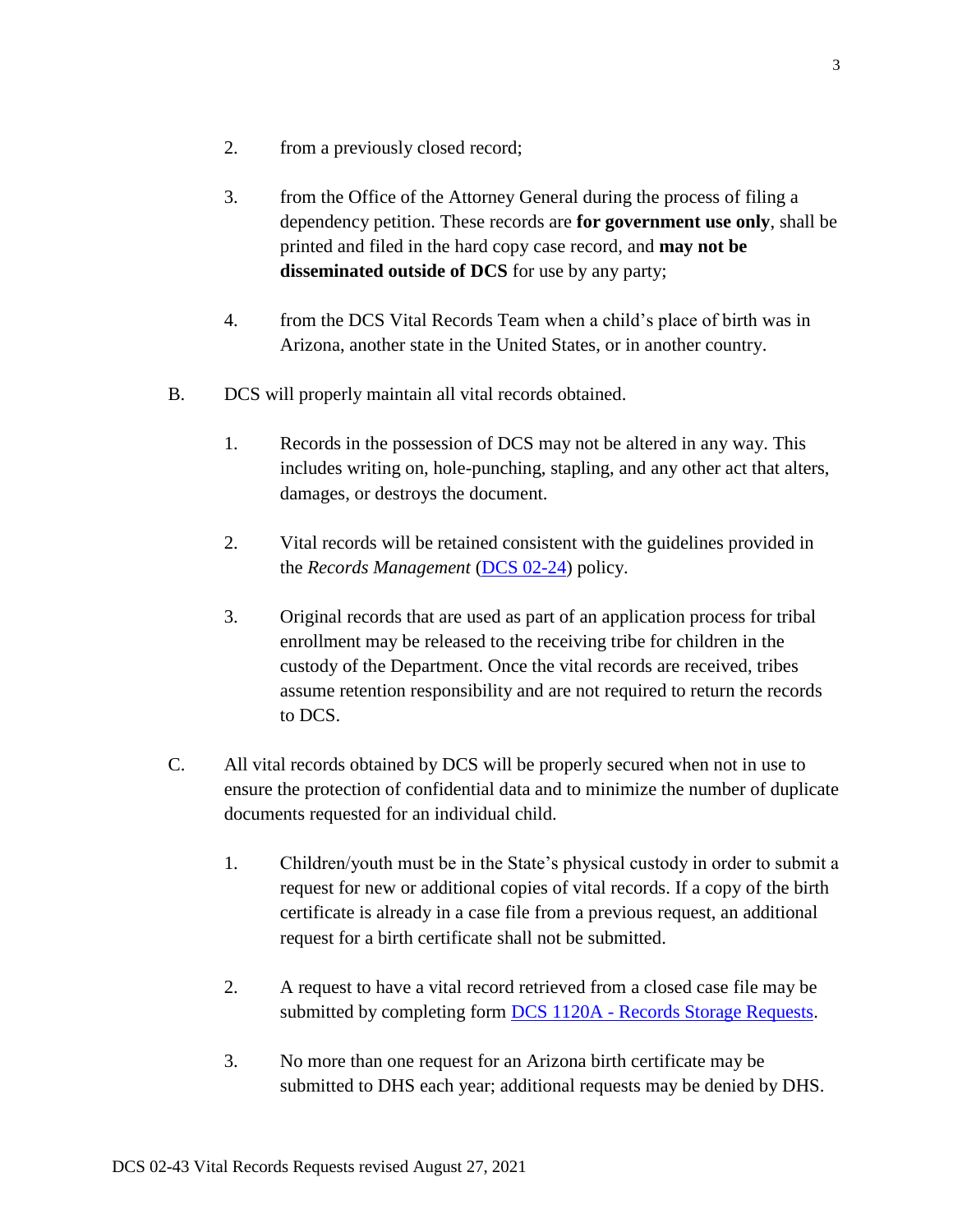- 4. Requests for duplicate Social Security cards will be scrutinized to minimize the number of cards requested during the time a child is in care. The SSA has a lifetime limit of 10 cards per person.
- 5. Records obtained by an out-of-home caregiver should be part of the child's placement packet, follow the child throughout their time in out-ofhome care, and be considered part of the child's belongings. If needed, a court order may be obtained to have the documents returned to either DCS or the child directly.
- D. The DCS Vital Records Team will manage all requests for client vital records.
	- 1. Only DCS Vital Records Team members are permitted to request vital records *directly* from DHS, other state entities, or the SSA on behalf of the Department. DCS Specialists will work with the DCS Vital Records Team to obtain the vital record.
	- 2. Foster/kinship parents and group homes may request birth certificates on behalf of children from DCS, or if the child is 16 years of age or older, from DHS directly, by verifying placement with the *Notice to Providers* [\(CSO-1035A\)](https://azdcs.sharepoint.com/PJH62QDM/NHR43KAC/DCS%20Digital/CSO-1035A.pdf).
	- 3. When a request for records is received, the DCS Vital Records Team may request additional information from the requestor about the location of any records that were previously obtained. If the record was released due to a case closure, a new request may be made.
	- 4. The DCS Vital Records Team may reject a request for any of the following reasons:
		- a. the request is incomplete;
		- b. the justification for the request does not meet existing policy;
		- c. a duplicate request has previously been submitted; or
		- d. appropriate documentation to support the request is not provided.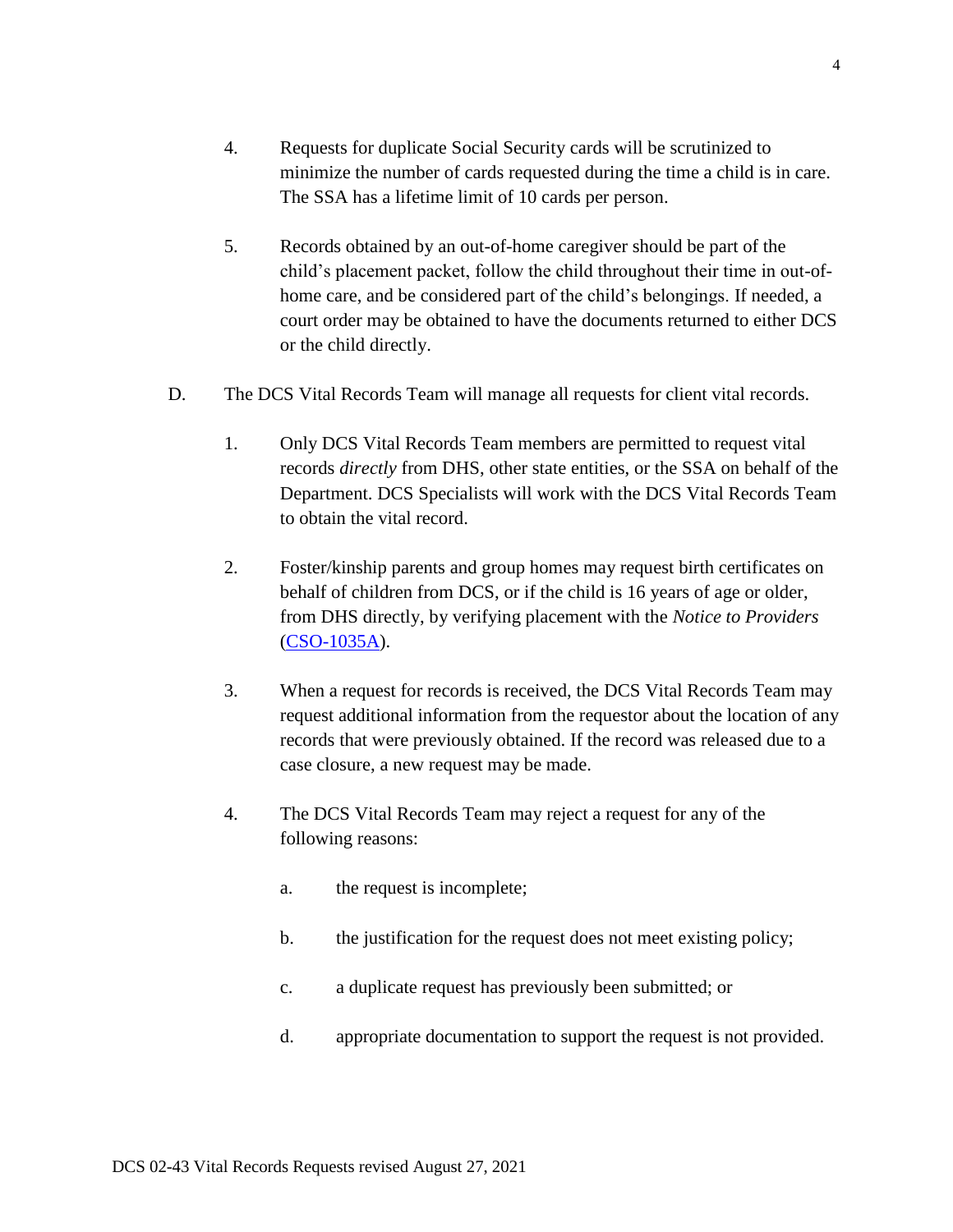5. Requests for vital records must be submitted in a timely manner because they may take up to 180 days to complete. Process timelines will vary based on the request type and will be communicated by the DCS Vital Records Team at the time of submission:

| <b>Type of Request</b>              | <b>Average Time to Complete Request</b><br>(provided necessary documentation<br>accompanies request) |  |
|-------------------------------------|------------------------------------------------------------------------------------------------------|--|
| In-State Birth Certificate          | 2 weeks                                                                                              |  |
| Out-of-State Birth Certificate      | 30 to 90 days                                                                                        |  |
| Out-of-Country Birth Certificate    | 180 days                                                                                             |  |
| Social Security Number Verification | 30 to 60 days                                                                                        |  |
| Social Security Card                | 30 to 60 days                                                                                        |  |

\*\*These are estimated timeframes; actual timeframes may vary by request\*\*

- E. DCS Specialists will request amendments to Arizona birth certificates directly to DHS. The DCS Vital Records Team does not handle these requests. In these instances, DHS may provide the amended record directly to the DCS Specialist.
- F. Child's Birth Not Registered (In State or Out-of-State)
	- 1. In-State Birth

When a child's birth has not been registered with the Arizona Department of Health Services (DHS), there is a two-step process required by DHS in order to register the child's birth. The process is determined by the age of the child:

- $\bullet$  Late Registration = less than one year old
- $\bullet$  Delayed Birth = one year or older

After the Field Staff has submitted the birth certificate request to the DCS Vital Records Team (VR) and the child's birth record was not located in DHS' EBRS system, VR will submit a birth certificate request to DHS informing them that the child's record was not located. If DHS is also unable to locate the child's record, they will stamp 'No Record' on the request and return the request along with instructions to VR. Vital Records will provide the stamped request and the instructions to the Field, who will then follow the instructions according to where the child was born (e.g.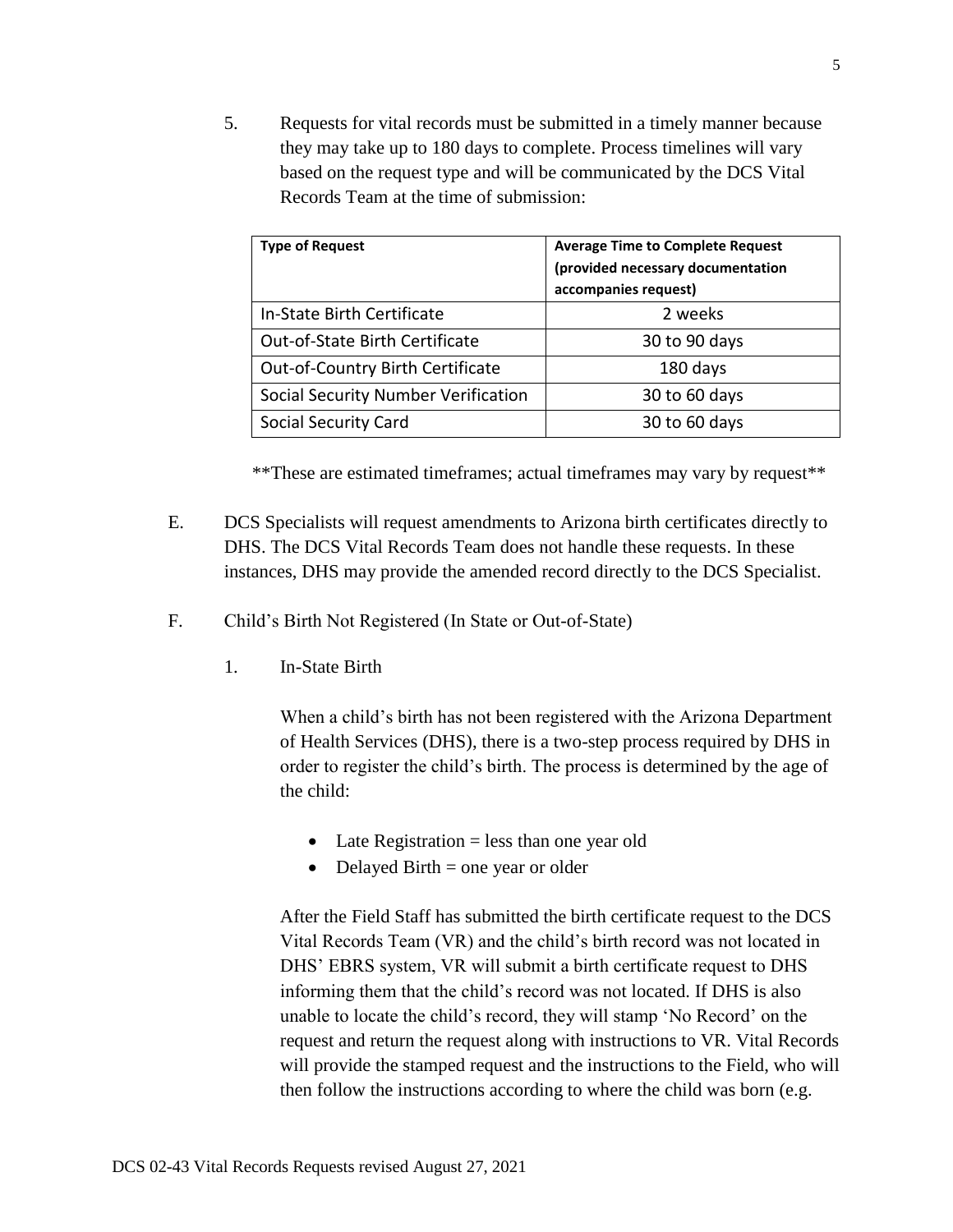hospital, home, etc.). *Note: Vital Records will close out the birth certificate request at this time.*

Once the instructions have been followed by the Field, at which point the child should be registered, the Field will submit a second request for a birth certificate (along with the stamped request form) to VR. Vital Records will review the second request to ensure the child has been registered. If the child does not appear to be registered and is now one year or older, VR will submit a request to DHS for a No Record Packet. Once the packet is received, VR will provide it to the Field who will then review and provide all required documentation regarding the child's birth (including a copy of their DCS ID badge) to DHS. Upon receipt, DHS will review and process the request, which can take up to 30 days. *Note: Vital Records will close out the birth certificate request at this time*

*Please Note: The Field will work directly with DHS to register the child; this process does not involve the DCS Vital Records Team. Additionally there is no fee for this service as DCS is an approved government agency.*

2. Out-of-State Birth

The DCS Vital Records Team will work directly with the other state to register the child and obtain the birth certificate.

G. Requests for additional vital records, including a certified birth certificate, may only be made for the qualifying reasons summarized in the chart on the following page: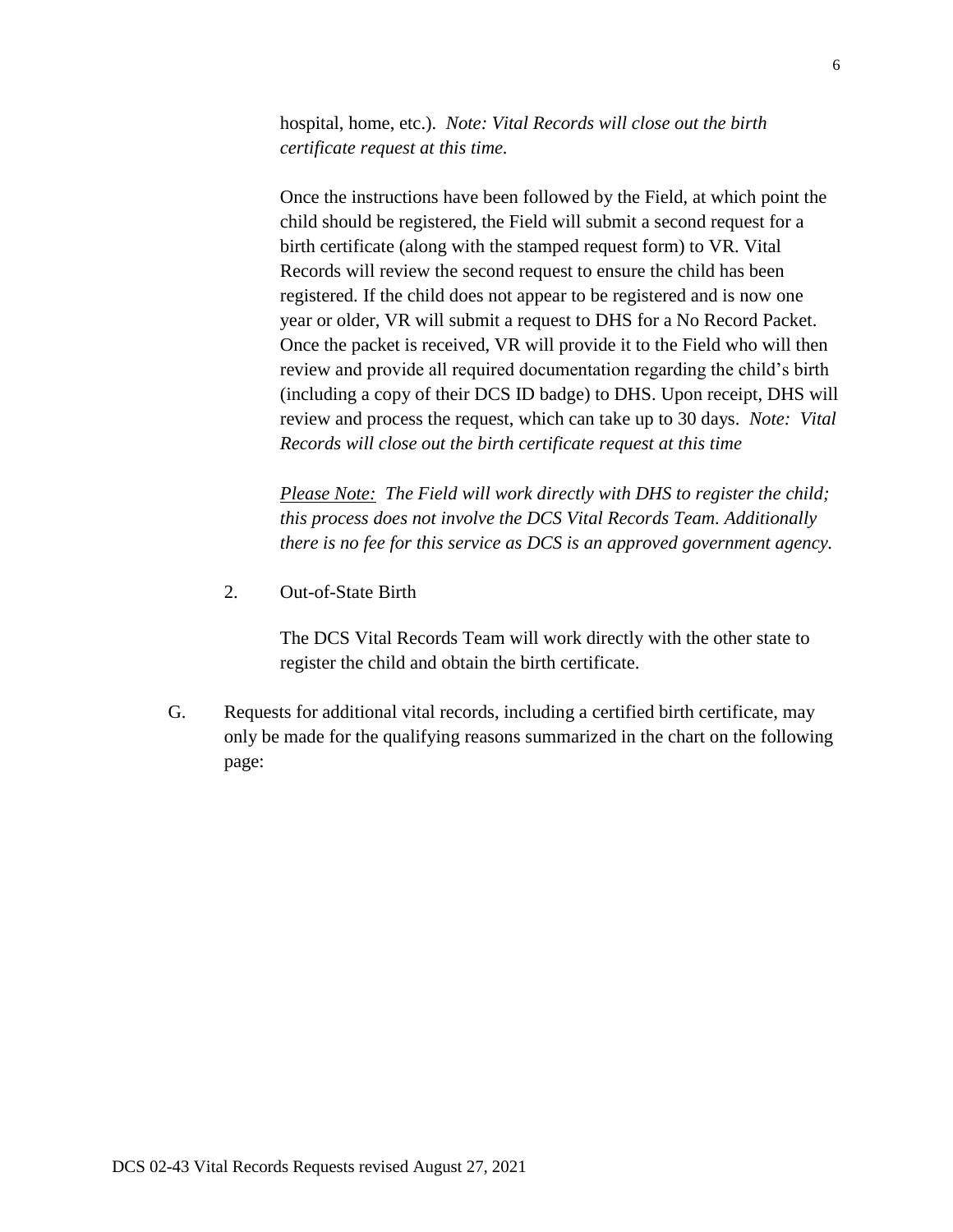| <b>VITAL RECORD REQUEST REASONS</b>                             |                        |      |                                                 |  |  |
|-----------------------------------------------------------------|------------------------|------|-------------------------------------------------|--|--|
|                                                                 | <b>Social Security</b> |      | <b>Birth Certificate</b>                        |  |  |
| <b>Reason</b>                                                   | <b>Number</b>          | Card | (Certified)<br>NW-No Watermark<br>W - Watermark |  |  |
| <b>Tribal Enrollment</b>                                        |                        | X    | <b>NW</b>                                       |  |  |
| YAP / ILP                                                       |                        | X    | <b>NW</b>                                       |  |  |
| <b>Case File Retention</b><br>(copy - non-certified)            |                        |      | W                                               |  |  |
| First Time Request / New Born                                   |                        | X    |                                                 |  |  |
| <b>Prison Visit</b>                                             |                        | X    | W                                               |  |  |
| ICPC *<br>(AZ = copy; Out of State = original)                  |                        | Χ    | W                                               |  |  |
| Identification<br>(State ID, Driver's License)                  |                        | X    | W                                               |  |  |
| Passport                                                        |                        | X    | <b>NW</b>                                       |  |  |
| Adoption                                                        | X                      |      | W                                               |  |  |
| <b>Tax Purposes</b><br>(Foster Care Tax Credit)                 | Χ                      |      | W                                               |  |  |
| <b>School Registration</b><br>(including daycare and preschool) |                        | X    | W                                               |  |  |
| Section 8 Housing                                               |                        | X    | W                                               |  |  |
| * May change, depending on State                                |                        |      |                                                 |  |  |

# **VI. PROCEDURES**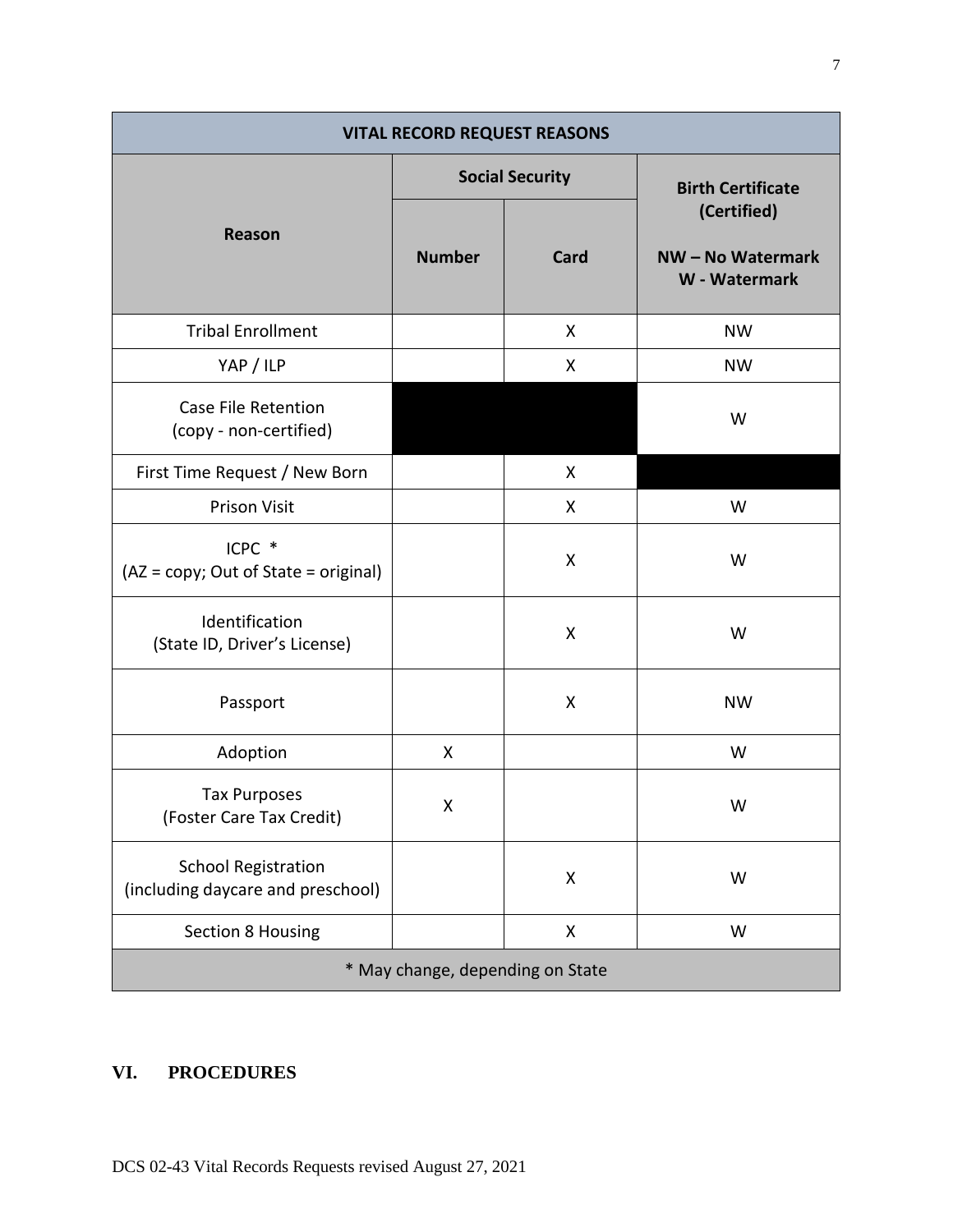#### A. Roles and Responsibilities

### *Office of the Attorney General*

- 1. When children enter DCS custody, the AG's office will provide a copy of the child's government birth certificate.
- 2. The AG's office will not produce birth certificates for out-of-state children or duplicate copies of birth certificates.

### *DCS Specialists*

DCS Specialists work with the DCS Vital Records Team to receive records and then safeguard records once they are in the case file by doing the following:

- 1. researching and providing information to the DCS Vital Records Team about children born out-of-state;
- 2. coordinating requests from children, parents, and caregivers to provide access to records in the case file;
- 3. requesting new records that may not exist, or need replacement, in the case file.

#### *DCS Vital Records Team*

The DCS Vital Records Team will:

- 1. produce replacement copies from DHS (requires justification from DCS Specialist if request is within one year of receiving the previous certificate), certified copies, and out-of-state copies of birth certificates;
- 2. process all requests for Social Security cards and number verifications;
- 3. communicate with DCS Specialists about the status of requests or location of vital records, in instances of multiple requests.
- B. Requesting a New Vital Record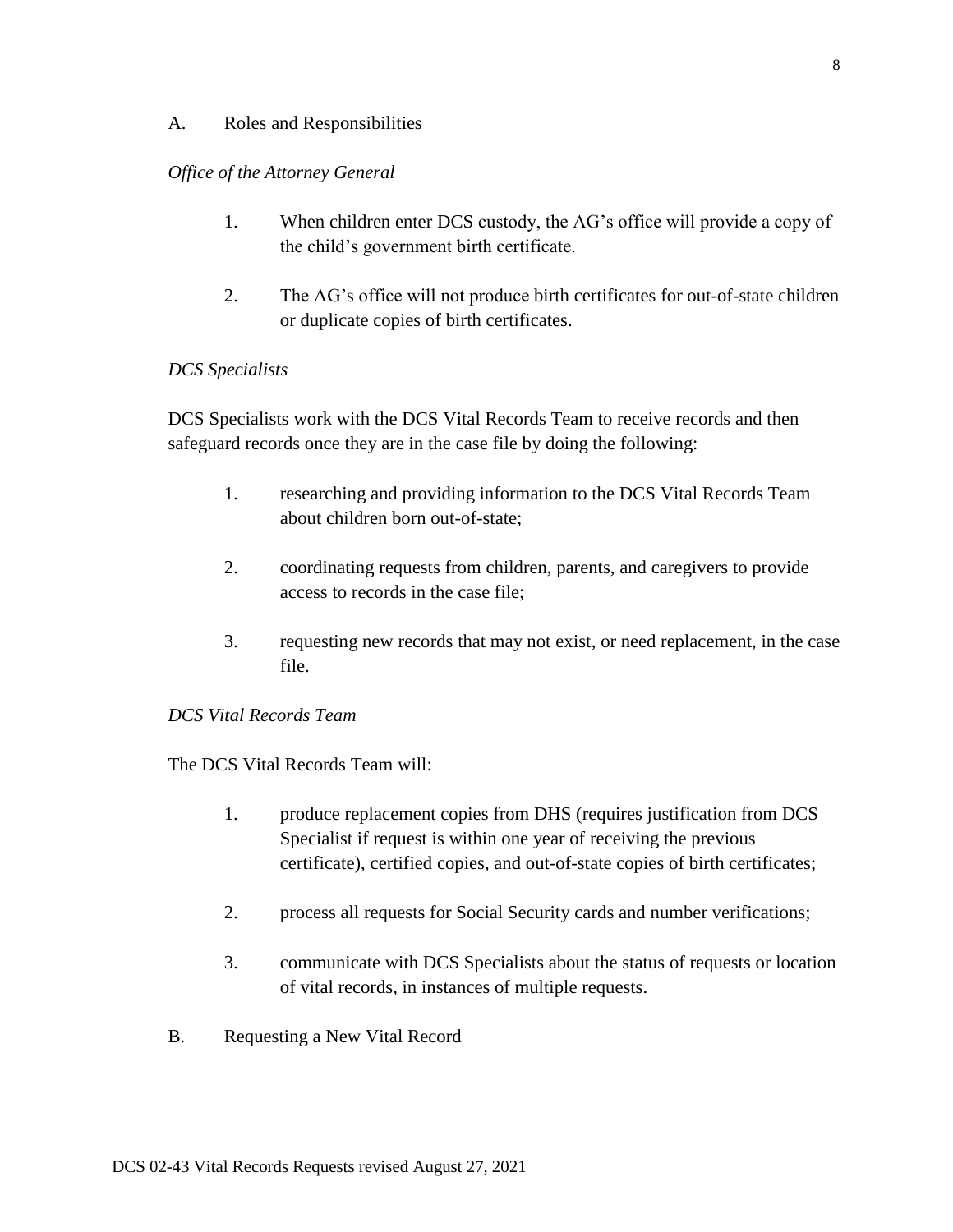- 1. The requestor must first verify that no vital records exist in the hard file and that no records are obtainable from the parents or group home.
- 2. The requestor will submit the *Birth/Death Certificate Request Form* [\(CSO-1343A\)](https://azdcs.sharepoint.com/PJH62QDM/NHR43KAC/DCS%20Digital/CSO-1343A.pdf) and/or *Social Security Request Form* [\(CSO-1342A\)](https://azdcs.sharepoint.com/PJH62QDM/NHR43KAC/_layouts/15/WopiFrame.aspx?sourcedoc=%7BC0487CF2-CC69-46D6-901C-152E54F2D871%7D&file=CSO-1342A.docx&action=default&DefaultItemOpen=1) to the DCS Vital Records Team by following the directions on the form.
- 3. Once the form is received, the DCS Vital Records Team will either process or reject the request. The process times vary by request type as indicated in the chart in section D.5 of the Policy section.
	- a. Before processing the request, the DCS Vital Records Team will determine if a pending request already exists, and if so they will provide the status of that request.
	- b. If a vital record request has already been completed, the DCS Vital Records Team will provide the distribution date and name of the employee to whom the record was provided.
- C. Corrections and Amendments to Arizona Birth Certificates

DCS Specialists may request changes to an Arizona birth certificate by working directly with DHS. Information on Corrections and Amendments to birth certifications can be found at the [DHS website](http://azdhs.gov/licensing/vital-records/index.php#corrections-amendments-home) or by calling (602) 364-2428. To submit a government agency request for correction or amendment to a birth certificate, DCS Specialists will do the following:

- 1. complete a [government agency request form;](http://azdhs.gov/documents/licensing/vital-records/government-request-form-non-state.pdf)
- 2. complete an [Affidavit to Correct or Amend a Birth Certificate.](http://azdhs.gov/documents/licensing/vital-records/correction-affidavit-correct-amend-birth.pdf) The child's original information must be entered in the "As The Record Reads Now" fields and the child's new information must be entered in the "Correction/Amendment Desired" fields;
- 3. sign the Application and Affidavit as the child's custodian; attach a copy of their DCS badge and an order from the court stating that the child is in State custody;
- 4. mail the completed documentation to the Bureau Office of Vital Records at the following address: